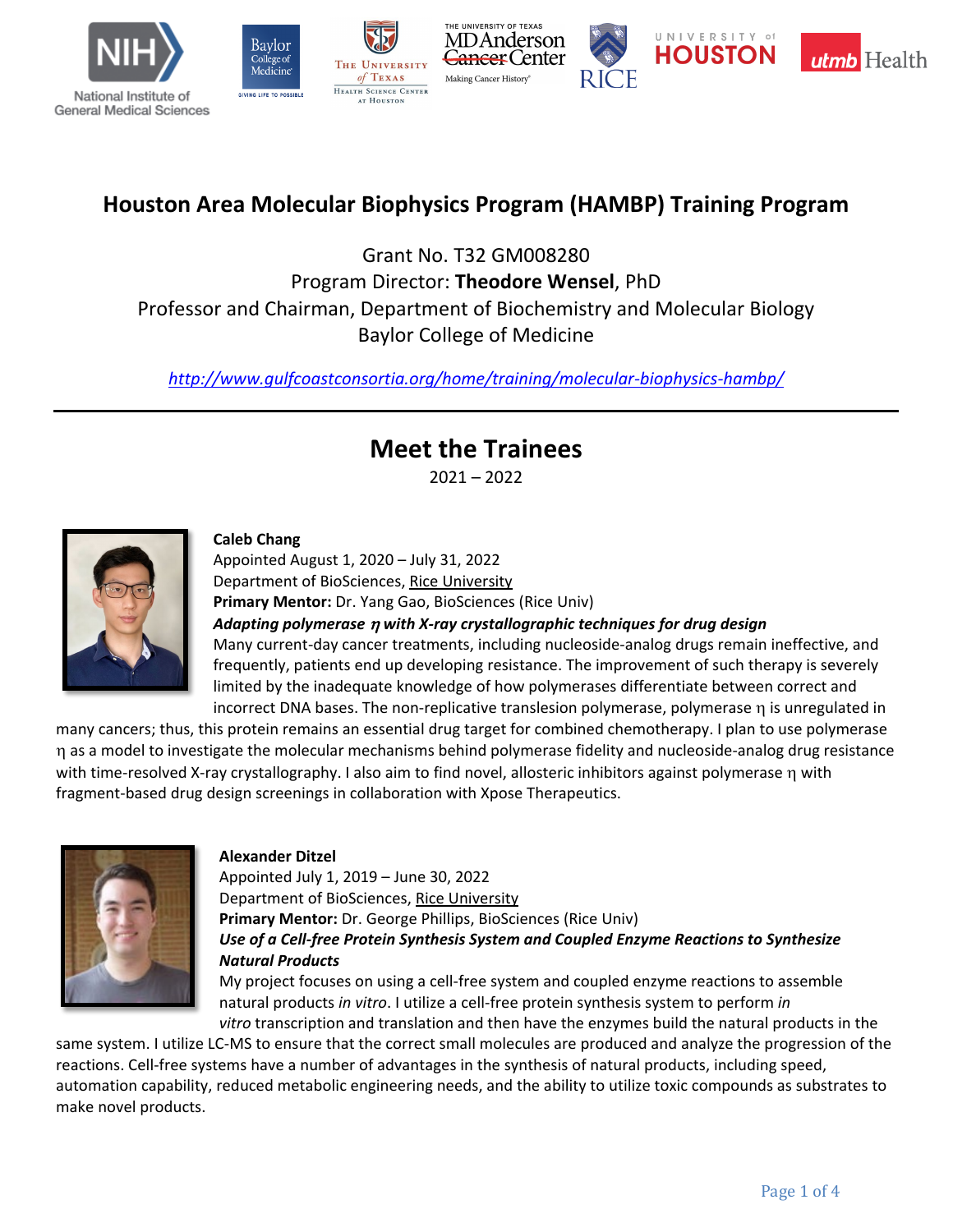## **Nolan Dvorak**



Appointed September 1, 2020 – August 31, 2022 Department of Pharmacology and Toxicology, University of Texas Medical Branch at Galveston **Primary Mentor**: Dr. Fernanda Laezza, Pharamacology and Toxicology (UTMB) *Elucidating the Structural Constituents of Fibroblast Growth Factor 14 that Confer Its Modulatory Effects on the Voltage-Gated Sodium Channel 1.6*

Disruption of protein:protein interactions (PPI) between voltage-gated Na<sup>+</sup> (Na<sub>v</sub>) channels and their regulatory accessory proteins causes channelopathies. Despite restoration of these perturbed PPIs serving as a novel therapetuic approach, efforts to develop small molecule

modulators of these surfaces is hindered by an incomplete understanding of the structural motifs of auxilary proteins that confer functional modulation of the pore-forming α subunit of Na<sub>v</sub> channels. Focusing on the PPI between Na<sub>v</sub>1.6 and its auxilay protein fibroblast growth factor 14 (FGF14), we employ whole-cell patch-clamp electrophysiology in conjuction with the application of pharmacological mimics of the β12 sheet and β8-β9 loop of FGF14 to interrogate the specific roles of these structural motifs in modulating the kinetics of Na<sub>v</sub>1.6 channels. These functional studies are additionally coupled with advanced imaging techniques to validate the primacy of these structural motifs in regulating FGF14:Nav1.6 complex assembly and channel trafficking. This approach that employs whole-cell patch-clamp electrophysiology, pharmacological probes, and advanced imaging techniques will enable the elucidation of crucial domains of auxilary proteins that confer functional modulation of Na<sub>v</sub> channels through PPIs, strucutral insights that are crucial in developing efficacious small molecule modulators of perturbed PPIs within the Na<sub>v</sub> channel macromolecular complex.



#### **Mandi Feinberg**

Appointed July 1, 2021 – June 30, 2022 Department of Biochemistry, Cellular, and Molecular Biology - Molecular Biophysics Educational Track, University of Texas Medical Branch at Galveston **Primary Mentor:** Dr. Kyung Choi, Biochemistry and Molecular Biology (UTMB) *Structure of West Nile virus RNA promoter, stem-loop A, and its interaction with viral polymerase NS5* West Nile virus (WNV) is the causative agent of West Nile fever in humans, an emerging infectious

disease, and the most common mosquito-borne disease in the United States. WNV replication is

dependent upon the presence of the stem loop A (SLA) structure in the 5' untranslated region (UTR) of the viral genomic RNA. The viral polymerase, non-structural protein 5 (NS5), interacts with the 5' SLA and initiates synthesis of the negative strand. My project aims to identify and understand how WNV NS5 interacts with SLA to initiate RNA synthesis by determining the structure of the SLA in its native state and bound to the viral polymerase.



#### **Anthony Hoang**

Appointed July 1, 2020 – June 30, 2022

Department of Chemical, Physical, and Structural Biology, Baylor College of Medicine **Primary Mentor:** Dr. Ming Zhou, Biochemistry and Molecular Biology (BCM) *Mechanism of iodide and bicarbonate transport and inhibition in mammalian pendrins* Pendrin is a crucial anion exchange transporter with iodide and bicarbonate transport capabilities. Mutations in iodide transport are known to lead to Pendred syndrome, a genetic disorder leading to congenital deafness and goiter, while overexpression of its bicarbonate transport may lead to hypertension. Drug discovery and therapeutics would benefit from

understanding the mechanisms of transport, including details on ion binding sites, conformational changes during transport, and the role of a highly conserved region. I aim to use cryo-electron microscopy single particle reconstruction (cryo-EM SPR) to solve structures for pendrin during transport, and to verify its function and binding with proteoliposome transport assays and surface plasmon resonance (SPR). I also propose to analyze inhibition by performing virtual screens, and test binding affinity and thermodynamics with isothermal titration calorimetry (ITC) and a liposome flux assay.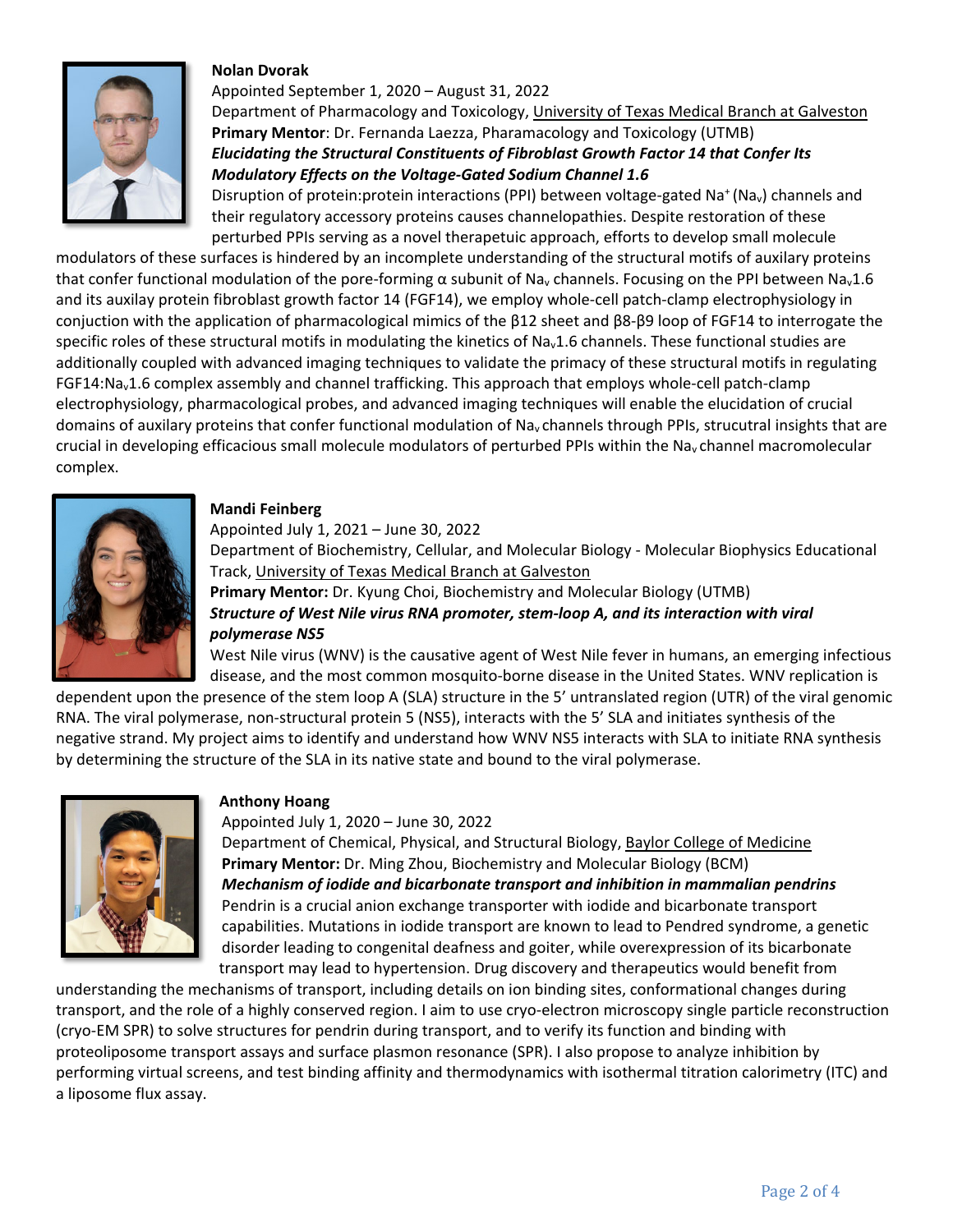

#### **Jordan Johnson**

Appointed September 1, 2021 – August 31, 2022 Department of Biology and Biochemistry, University of Houston **Primary Mentor:** Dr. Yuhong Wang, Biology and Biochemistry (UH) *Force Generation and Mechanism Elucidation of EF-Tu*

Elongation factor thermal unstable (EF-Tu) is a bacterial enzyme that delivers aminoacyl-tRNAs to the ribosome during translation, however its mechanism is not well understood. My project will be observing the conformational changes of EF-Tu using FRET and determining if a power stroke is generated, similarly to other elongation factors, using Force Induced Remnant Magnetization Spectroscopy (FIRMS). I will also observe how mutations in the GTP binding

pocket will affect EF-Tu's mechanism and function as mutations in EF-Tu have been linked to a variety of health issues and it is unknown how mutations contribute to the occurrence of these health issues



## **Seth Scott**

## Appointed August 1, 2019 – July 31, 2022

Department of Molecular Biophysics Educational Track, University of Texas Medical Branch at Galveston

## **Primary Mentor:** Dr. Kyung Choi, Biochemistry and Molecular Biology (UTMB) *The Role of miR-122 and PCBP2 in Promoting Hepatitis C Virus Replication* Hepatitis C Virus (HCV) remains an important human pathogen, known for its persistent infections

of the liver, which uses its RNA genome as a template for both protein translation and RNA synthesis. The viral genome can only be used as a template for one process at any given moment

and requires precise regulation and balance between protein and RNA production to maintain a persistent infection. The host factors, microRNA 122 (miR-122) and Poly-C Binding Protein 2 (PCBP2) have both been identified as having a role in HCV protein and RNA synthesis. My project aims to understand the mechanism by which these factors promote HCV replication and elucidate how the interplay between these factors balances the relative rates of viral protein translation versus viral RNA synthesis.



## **Savannah Seely**

Appointed August 1, 2021 – July 31, 2022

Department of Biochemistry and Molecular Biology, The University of Texas Medical Branch **Primary Mentor:** Dr. Matthieu Gagnon, Microbiology and Immunology (UTMB) *Investigating the Molecular Mechanism of Ribosome Recycling* 

In all organisms, the ribosome decodes mRNA and synthesizes proteins through four essential steps: initiation, elongation, termination, and recycling. Currently, more than 50% of clinically relevant antibiotics target the ribosome. Remarkably, the final step, recycling, is the least characterized and

has not been exploited for structure-based drug design. Recycling is the necessary bridge between termination and initiation, and a better understanding of the molecular aspects of this step could lead to development of new therapeutics. I propose to determine the molecular mechanism of recycling in the human pathogen *Pseudomonas aeruginosa*, which employs a specialized Elongation Factor-G that functions exclusively in recycling. I will also investigate features within the ribosome that are involved in its disassembly by determining the structure of amikacin bound to the ribosome; an antibiotic that has been reported to cause recycling deficits. Taken together, I will determine at high resolution the mechanism of ribosome recycling by elucidating what ribosome features are altered as well as what molecular interactions occur between the ribosome and recycling factors. The anticipated results of these studies will improve our knowledge of this step in translation and may open new doors for the development of antibiotics.



#### **Jessica Symons**

Appointed September 1, 2019 – August 31, 2022

Department of Biochemistry and Cell Biology, University of Texas Health Science Center - Houston **Primary Mentor:** Dr. Ilya Levental, Biochemistry and Cell Biology (UT Health) *Molecular determinants and biophysical consequences of lipid asymmetry in mammalian plasma membranes*

A fundamental and broadly conserved feature of eukaryotic cells is an unequal distribution of lipids between the two leaflets of the plasma membrane bilayer. Maintaining lipid asymmetry is energetically costly, implying an essential, though as yet poorly understood, physiological role.